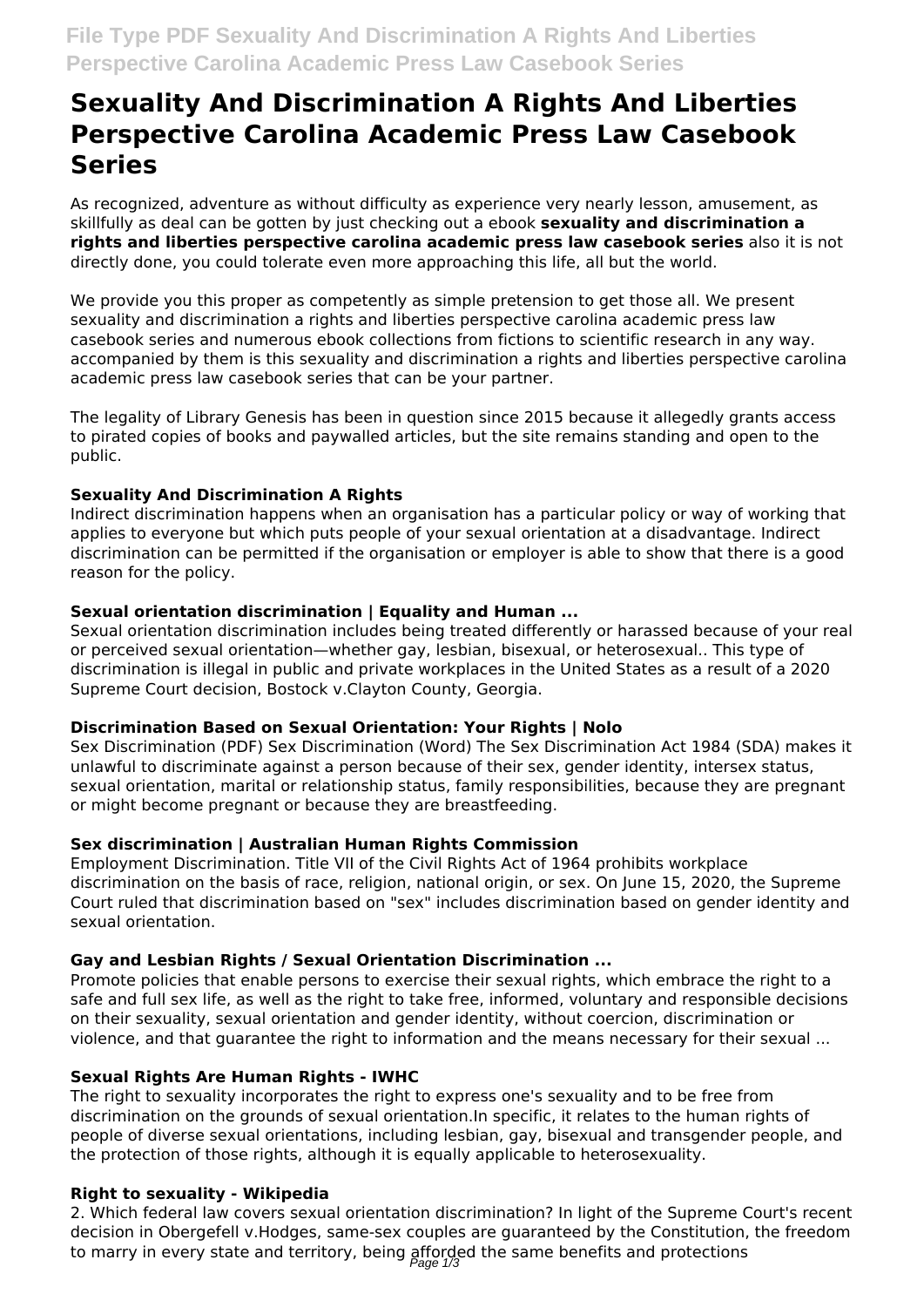heterosexuals have always had in marriage.Outside of the newly clarified right to marry, there is currently ...

## **Sexual Orientation Discrimination - Workplace Fairness**

Gender Discrimination Discrimination based on gender (or sex) is a common civil rights violation that takes many forms, including sexual harassment, pregnancy discrimination, and unequal pay for women who do the same jobs as men. Unfortunately, most U.S. women are all too familiar with all of these inequalities.

## **Gender Discrimination - FindLaw - Civil Rights**

Several rulings by the federal Equal Employment Opportunity Commission (EEOC) have also extended Title VII of the Civil Rights Act of 1964 prohibition on sex discrimination to include discrimination because of gender identity and sexual orientation. These rulings do not apply to private employers. Healthcare

## **What Is LGBTQ Discrimination? - LGBTQ Rights And Laws ...**

This discrimination could be based on your sexual orientation (who you're attracted to); gender identity (how you define yourself, irrespective of your biological sex), gender expression (how you express your gender through your clothing, hair or make-up), or sex characteristics (for example, your genitals, chromosomes, reproductive organs, or hormone levels.)

## **LGBT rights | Amnesty International**

Indirect sex discrimination can be permitted if the organisation or employer is able to show that there is a good reason for the policy. This is known as objective justification. Find out more about direct and indirect discrimination .

## **Sex discrimination | Equality and Human Rights Commission**

Download the Sexuality discrimination fact sheet (PDF File, 322.6 KB). The Anti-Discrimination Act 1991 makes it unlawful to discriminate against a person because of their sexuality.. What is sexuality discrimination? Under the Act, sexuality is defined as whether a person is heterosexual, homosexual or bisexual.

### **Sexuality - QHRC : Queensland Human Rights Commission**

From 1 August 2013 it is unlawful to discriminate against a person on the basis of sexual orientation, gender identity and intersex status under federal law. Same-sex couples are now also protected from discrimination under the definition of 'marital or relationship status'. The Commission will be able to accept complaints alleging discrimination on the new grounds that occurred on or ...

### **About Sexual Orientation, Gender Identity and Intersex ...**

The gay rights movement in the United States began in the 1920s and saw huge progress in the 2000s, with laws prohibiting homosexual activity struck down and a Supreme Court ruling legalizing same ...

### **Gay Rights - Movement, Marriage & Flag - HISTORY**

For sexual orientation the Covenant - the main international treaty on civil and political rights - is important because in 1994, in the case Toonen vs. Australia, the Human Rights Committee held that the references to "sex" in Articles 2, paragraph 1, (non-discrimination) and 26 (equality before the law) of the ICCPR should be taken to include sexual orientation.

### **Sexual Orientation and Human Rights**

There are many barriers to sexual and reproductive rights, including obstacles to access health services, information and education. But underlying these problems is discrimination. Women and girls and people from marginalized groups, such as gay men, lesbian women and trans people or people from so called "lower" castes, people living in poverty, or minorities, risk a huge amount when ...

# **Sexual and Reproductive Rights | Amnesty International**

This is called discrimination by association. For example, if you're discriminated against because your son is gay. If you complain about discrimination. The Equality Act protects you if you're treated